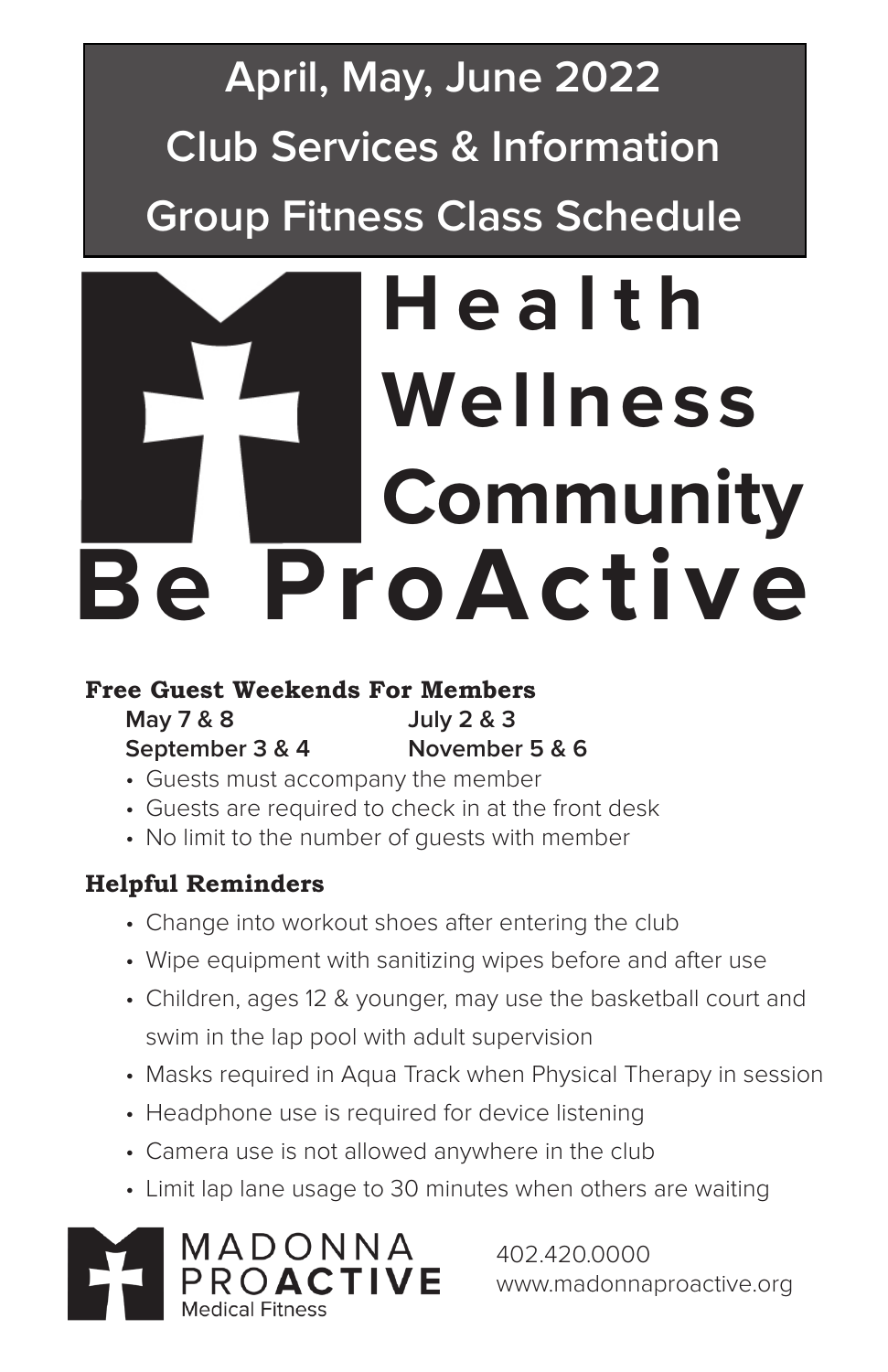### **Aquatics**

Two lap lanes are available at all times. Sign-in is required and lane use limited to 30 minutes when others are waiting. One person/family per lap lane; same household members may share a lane.

### **SWIM LESSONS**

Group swim lessons are available for children. The lessons are 30 minutes in length for 6 weeks. \$45 Member \$70 Guest

Private swim lessons are available for adults and children. Contact Aquatics Supervisor Julie Gipson at 402.413.4016 for more information.

### **Fitness Information FITNESS & HEALTH COACHING**

To enhance their health and wellness success, all new Primary, Associate and Senior members receive three complimentary coaching sessions with fitness professionals.

### **GROUP FITNESS CLASSES**

Group fitness classes are included with the cost of membership. To participate in a class, members can sign up through the website. or in the class location on a first come, first serve basis.

### **CLASS LEVELS**

**Beginner:** Low impact, low to middle elevation of heart rate, and/or strengthening by utilizing body weight or light free weights **Intermediate:** Low impact, mid-level cardiovascular elevation of heart rate and/or mid-level usage of strength equipment **Advanced:** Mid to high impact level plus longer duration and higher cardio intensity; mid-range to heavier weight equipment may be used

**NOTE:** Studios are available for personal workouts when classes or training sessions are not in progress. Sound systems are for staff use only. Classes and instructors are subject to change at any time. Class descriptions are available at the front desk and through the member portal.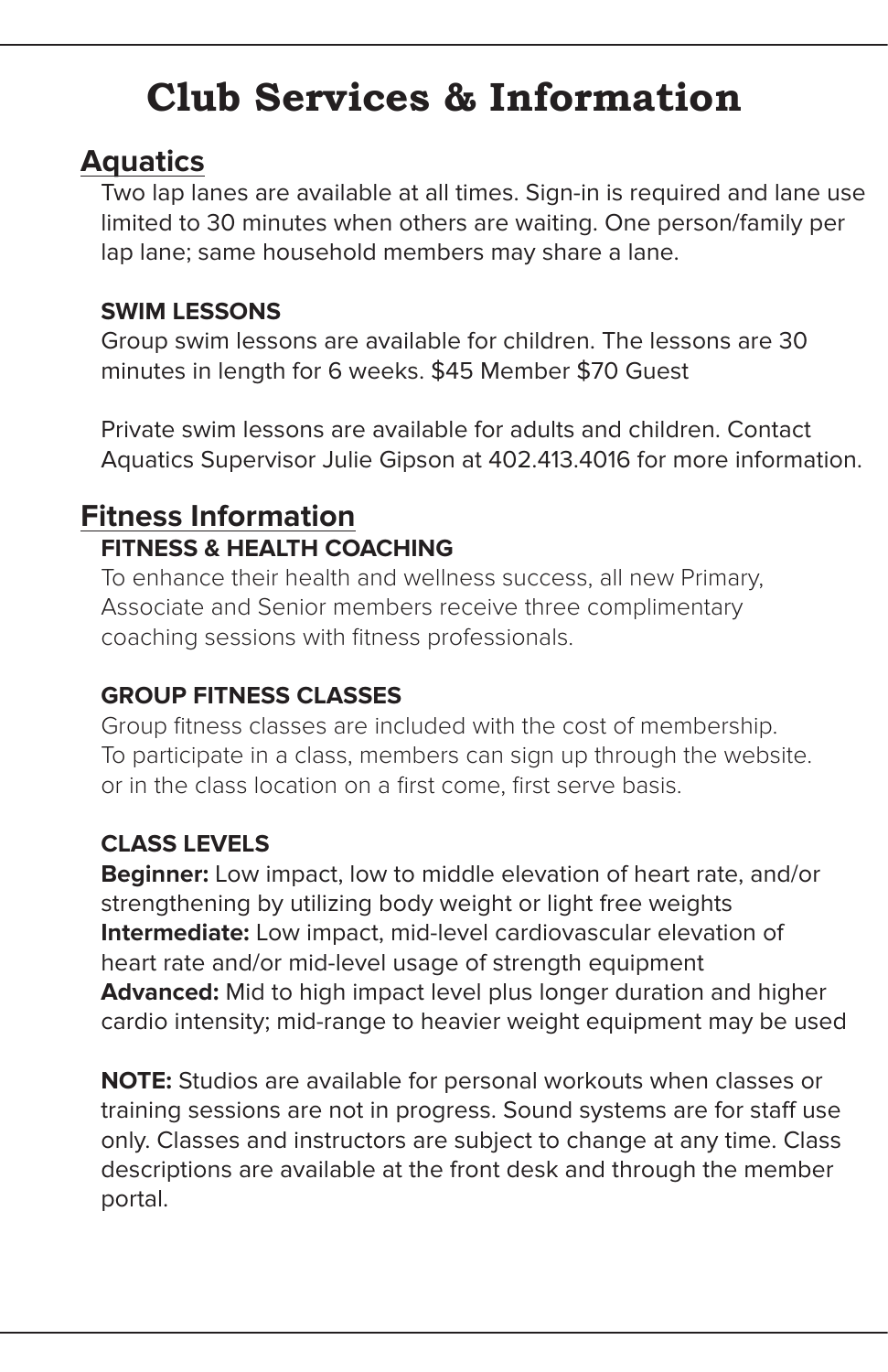#### **CLASS SERIES**

A short term group fitness class offering for a set period of time. Series follow a theme or specific area of interest. During the series there is a progression of knowledge, skills and exercises.

#### **TRX BASICS**

This Introductory class is required for members new to TRX. TRX Basics teaches set up, safe practices and fundamental movements. TRX Basics fee is \$35 for members and guests.

#### **YOGA SESSIONS**

Private and semi-private yoga sessions are designed for members who wish to have more individualized instruction. Speak with the yoga instructor of your choice about their availability. Private sessions: \$55-65/hour Semi-private sessions: \$80-90/hour

#### **ADAPTIVE TRAINING**

A program designed to assist people with physical limitations caused by spinal cord injuries, stroke, disease, etc., while focusing on the goal of independent exercising. Contact Fitness Manager, Carla Zedicher, 402.413.4012, to determine if this program is appropriate for you.

### **Guest Policy**

#### **BRINGING A GUEST**

Members are welcome to bring guests. Guest passes are available for purchase at the front desk. Minors are not permitted to bring other minors as guests. A parent or legal guardian of any guest under 19 years of age must sign the guest pass waiver.

| One Day Pass: | \$10 13 yrs. & older | \$5 2-12 yrs.  |
|---------------|----------------------|----------------|
| Punch Card:   | $$505 \, visits$     | \$90 10 visits |

#### **NON-MEMBER GUEST PASS**

ProActive is available for use by the general public. A one day pass for those 13 years and older is \$15; children, ages 2-12 years, are \$7.50. A ten visit punch card for non-members is available for \$120.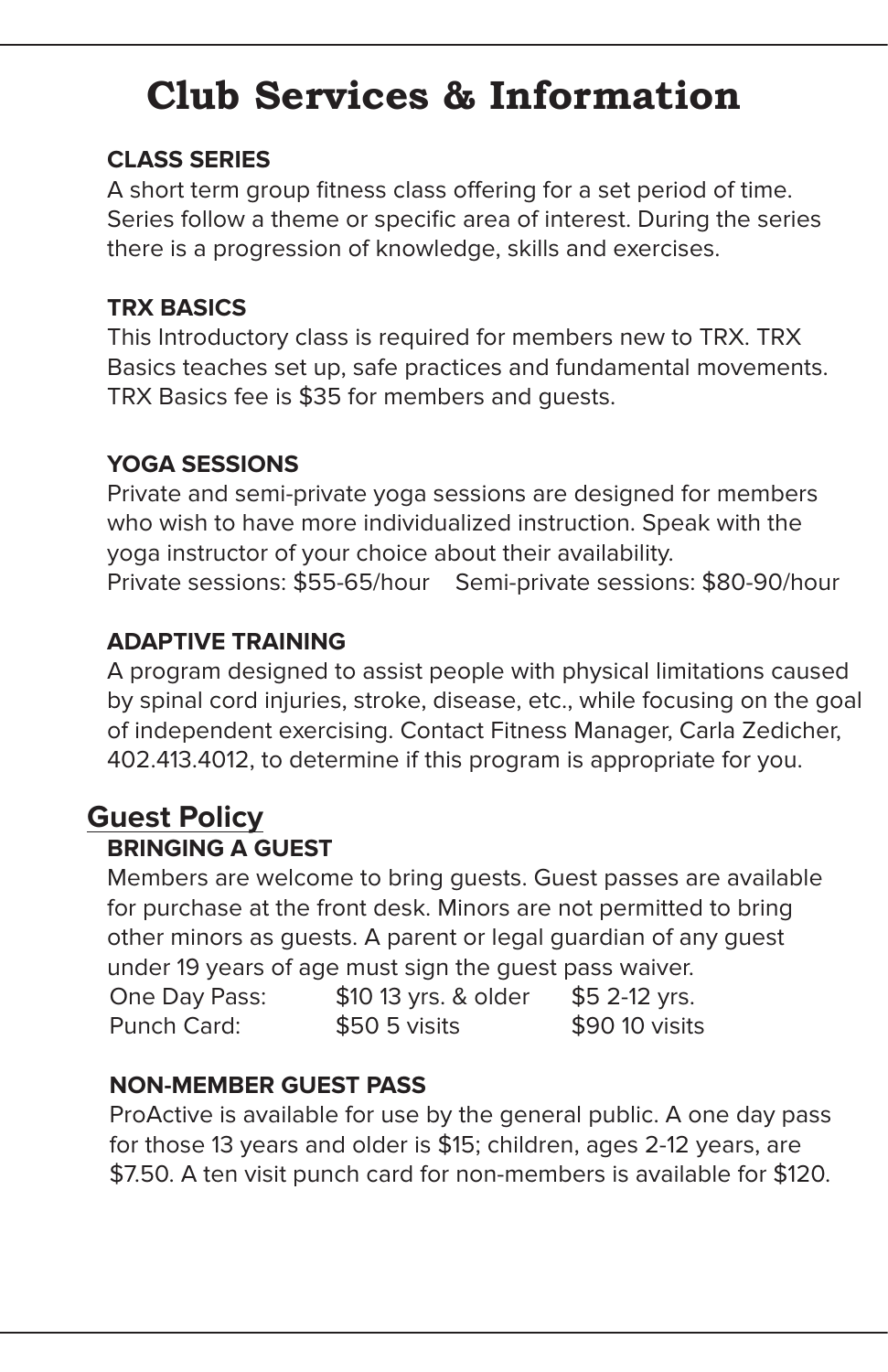#### **FRIENDS & FAMILY WEEKENDS**

Members may enjoy ProActive with friends and family during free guest weekends held the first weekend of every other month. Check at the front desk for dates. Guests must accompany a member during the free weekend. There is no limit to the number of guests with a member. Members must check their guests in at the front desk.

#### **CHILDREN & GRANDCHILDREN**

Members' children and grandchildren, 12 years of age and younger, are free when they accompany a member. Children 12 and younger are only permitted on the basketball court and in the pool area. Children must be supervised by an adult at least 19 years of age.

### **Lockers**

Day use lockers are complimentary and may be secured with a personal padlock. Items may not be left in the locker overnight. Rental lockers are available for a monthly fee and allow storage of personal items on site. Monthly Rental Fee: \$10 Half Size \$17 Full Size

### **Nutrition**

ProActive's Dietitian helps clients reach their maximum level of wellness, manage chronic conditions and work towards specific nutrition goals. New members receive a 30-minute complimentary session with the dietitian.

### **NUTRITION COACHING**

Individualized coaching helps with weight loss, diabetes, insulin resistance, food sensitivities or allergies, hypertension and high cholesterol. It includes ongoing communication between sessions, recipes, videos, cooking tutorials and behavior goal setting. Individual and subscription-based sessions are available.

### **Play Center**

Safe and convenient babysitting service available for children ages 6 weeks to 12 years. Maximum time limit is 2 hours and members or guests must be in the club for the duration of their child's visit. Per visit fee: \$5.50 Member \$6.60 Guest Monthly fee: \$30 for 1 child \$40 for 2 children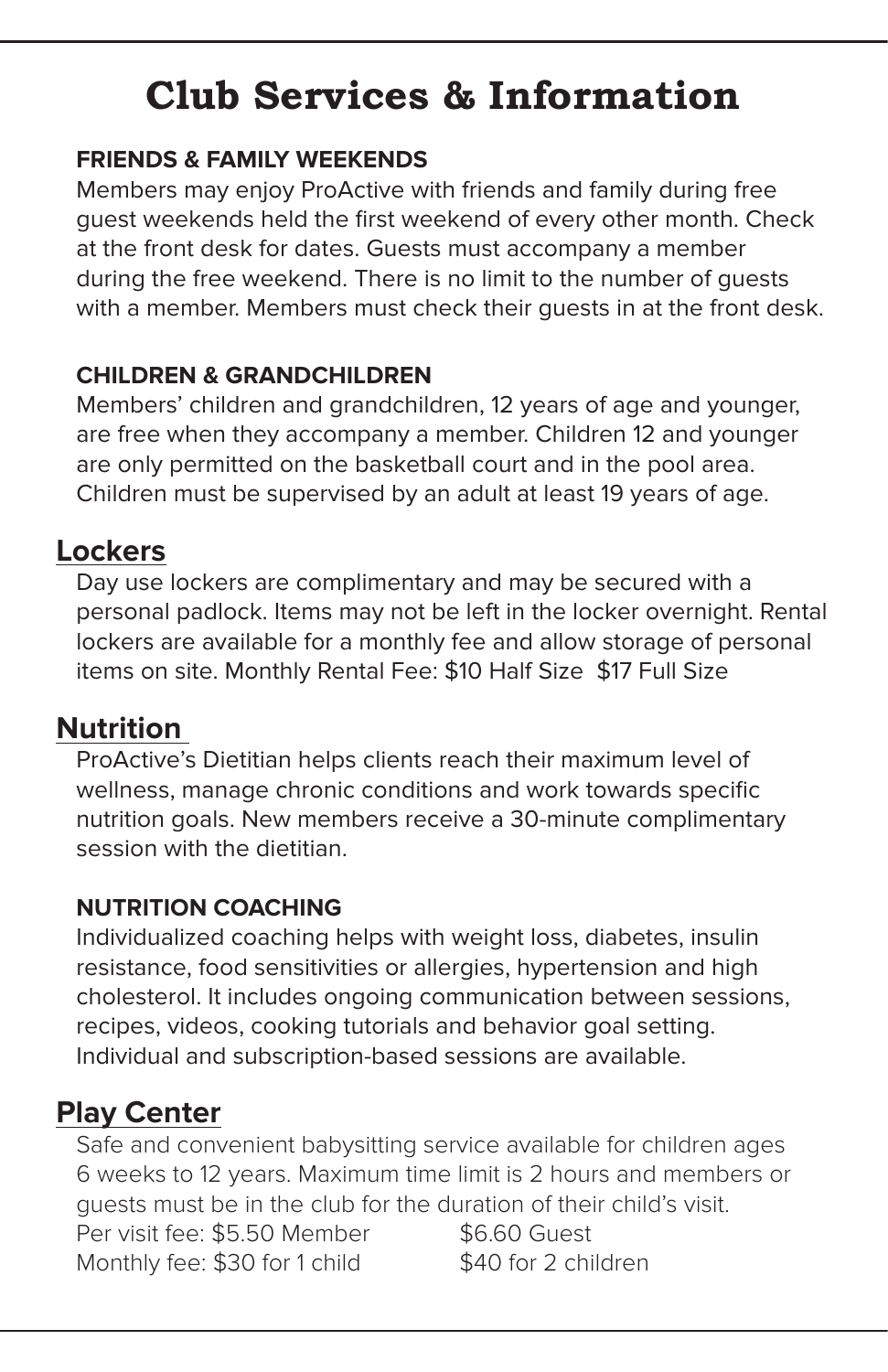### **Safety Reminders**

Children under 13 must be accompanied by an adult at least 19 years old, and the adult must be in the pool or on the basketball court with the child. Children under 13 are not allowed on the fitness floor, track, classrooms, Aqua Track, whirlpools, steam rooms or saunas.

### **Etiquette**

Wipe down equipment before and after use. Limit workout to 30 minutes when all machines or lap lanes are in use. Change into workout shoes after entering the club. Use membership card to scan in at the front desk. Camera use not allowed anywhere in the club. Headphones are required for device listening. Refrain from talking on cell phones when using the walking track.

### **West Gym Reservations**

#### **Monday & Wednesday**

5:00-8:00 am Basketball 8:00-10:00 am Pickleball 10:15-11:00 am Young At Heart 11:15 am-1:00 pm Basketball 1:00-5:00 pm Pickleball 5:00-10:00 pm Basketball

#### **Tuesday & Thursday**

5:00-7:15 am Basketball 7:30-8:30 am Tai Chi 8:45-9:15 am Pickleball 9:30-10:30 am Tai Chi 10:45 am-5:00 pm Pickleball 5:00-10:00 pm Basketball

#### **Friday**

5:00-8:00 am Basketball 8:00-10:00 am Pickleball 10:15-11:00 am Young At Heart 11:15 am-1:00 pm Basketball 1:00-4:00 pm Pickleball 4:00-8:00 pm Basketball

#### **Saturday**

7:15-8:15am H.I.I.T. 8:30 am-12:00 pm Pickleball 12:00-3:00 pm Basketball 3:00-5:00 pm Pickleball 5:00-7:00 pm Basketball

#### **Sunday**

7:00-9:00 am Basketball 9:00 am-12:00 pm Pickleball 12:00-3:00 pm Basketball 3:00-5:00 pm Pickleball 5:00-7:00 pm Basketball

Schedule subject to change. Reserved times may be used for other activity. Please be respectful of all court users.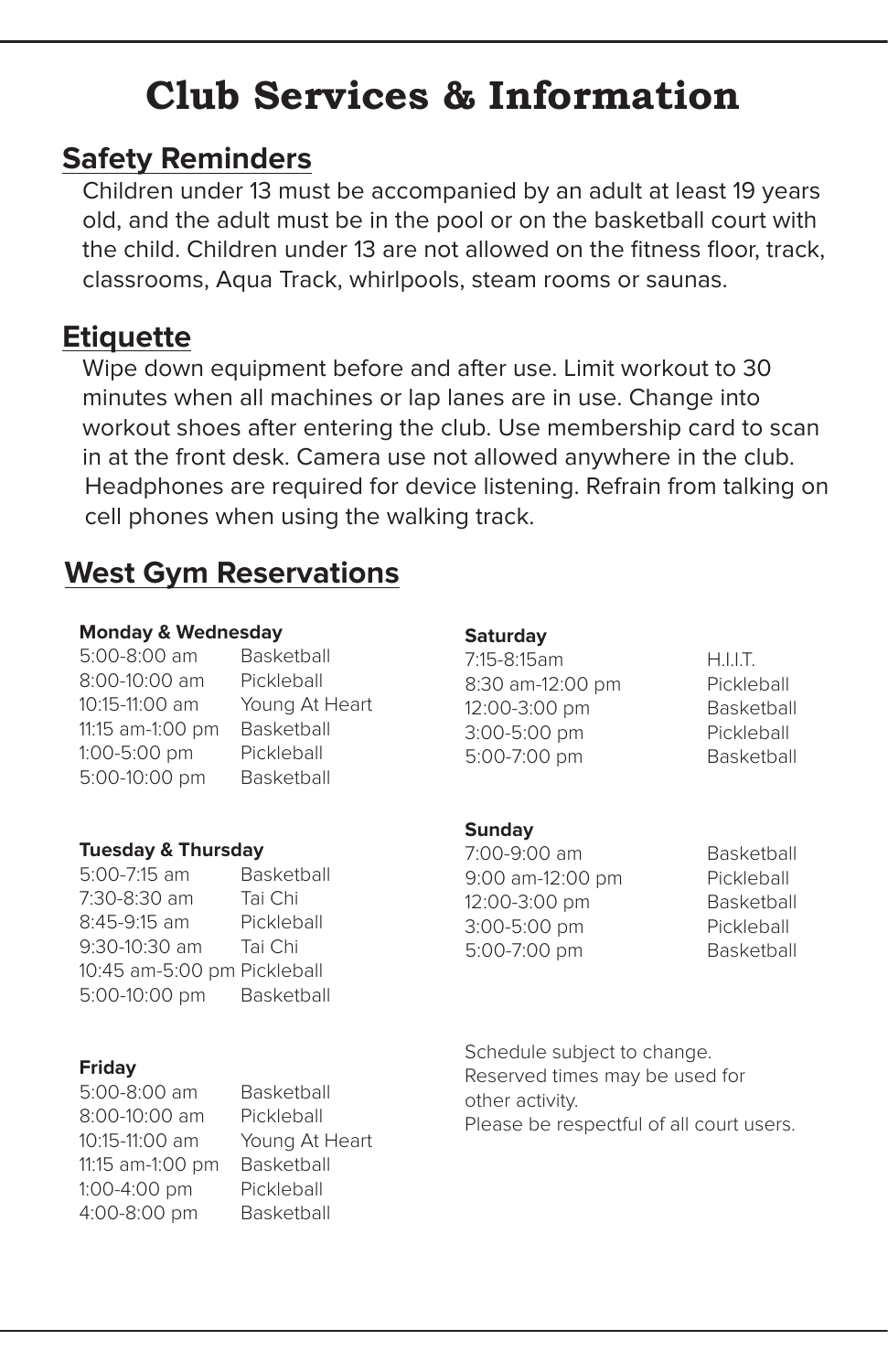# **Monday Group Fitness Class Schedule**

| <b>TIME</b>      | <b>CLASS</b>                                  | <b>LOCATION</b>      | <b>LEVEL</b>          | <b>INSTRUCTOR</b>       |
|------------------|-----------------------------------------------|----------------------|-----------------------|-------------------------|
| 5:15-6:00 am     | <b>Cycling</b>                                | Studio 3             | <b>Int-Adv. Katie</b> |                         |
| 5:15-6:00 am     | <b>Water Explosion</b>                        | Lap Pool             | Int-Adv. Leslie       |                         |
| 7:15-8:00 am     | <b>Water Explosion</b>                        | Lap Pool             | Beg-Int. Leslie       |                         |
| 8:30-9:30 am     | Water Explosion+Core Lap Pool                 |                      | Int-Adv. Julie        |                         |
| 9:00-9:45 am     | <b>Joy of Stretching</b>                      | Studio 2             | Beg.                  | Joe                     |
| $9:00 - 9:45$ am | <b>Gentle Yoga</b>                            | <b>Meditation Rm</b> | Beg.                  | Melanie                 |
| $9:15-10:00$ am  | <b>Body Sculpt</b>                            | Studio 1             | Int.                  | Judy                    |
| 9:30-10:00 am    | <b>Cycling 30</b>                             | Studio 3             | Beg.                  | <b>Bob</b>              |
| 9:45-10:30 am    | <b>Power Pump</b>                             | Lap Pool             | Beg-Int. Julie        |                         |
| 10:15-11:00 am   | <b>Young at Heart</b>                         | West Gym             | Beg.                  | Judy                    |
| 10:15-11:00 am   | <b>Dance Blast</b>                            | Studio 1             | Beg-Int. Greta        |                         |
| 10:00-11:00 am   | Yoga I-II**                                   | Meditation Rm        |                       | Beg-Int. Melanie        |
| 11:15-12:00 pm   | <b>Stretch and Core</b>                       | <b>Meditation Rm</b> |                       | Beg-Int. Melanie        |
| 11:15-12:00 pm   | <b>Seated Dance Blast Studio 1</b>            |                      | Beg.                  | Greta                   |
| 11:30-12:15 pm   | <b>Aqua Splash</b>                            | Lap Pool             | Beg.                  | Amanda/Michelle         |
| 12:15-1:00 pm    | <b>Total Body Fusion</b>                      | Studio 1             | <b>Int-Adv.</b> Eva   |                         |
| 12:15-1:00 pm    | <b>Lifestyle Moves</b>                        | Aqua Track           | Beg.                  | Amanda/Michelle         |
| 5:00-5:45 pm     | <b>Gentle Yoga</b>                            | <b>Meditation Rm</b> | Open                  | Melanie                 |
| 5:30-6:15 pm     | <b>TRX Cardio*</b>                            | Studio 1             |                       | Int-Adv. Eva/Rachelle   |
| 5:30-6:15 pm     | <b>Hydro Interval Track Aqua Track</b>        |                      | Int.                  | Michelle                |
| 6:00-7:00 pm     | Yoga II-III                                   | <b>Meditation Rm</b> |                       | <b>Int-Adv.</b> Melanie |
| 6:00-6:45 pm     | <b>Cycling</b>                                | Studio 3             | Int-Adv. Gary         |                         |
| 6:15-7:00 pm     | <b>Fat Burner</b>                             | Lap Pool             |                       | Beg-Int. Michelle       |
| 6:30-7:30 pm     | Les Mills BodyPump Studio 1                   |                      | Int-Adv. Ann          |                         |
|                  | *TRX Basics required ** Zoom option available |                      |                       |                         |

# **Tuesday**

| <b>TIME</b>    | <b>CLASS</b>                     | <b>LOCATION</b>             | <b>LEVEL</b>          | <b>INSTRUCTOR</b> |
|----------------|----------------------------------|-----------------------------|-----------------------|-------------------|
| $5:15-6:15$ am | Les Mills Core/BodyFlow Studio 2 |                             | Beg-Int. Jenni        |                   |
| $5:15-6:15$ am | Les Mills BodyPump Studio 1      |                             | <b>Int-Adv. Katie</b> |                   |
| 7:30-8:30 am   | Tai Chi                          | West Gym                    | <b>Int-Adv. Mitzi</b> |                   |
| 8:00-9:00 am   | Yoga I-II                        | Meditation Rm Beg-Int. Keri |                       |                   |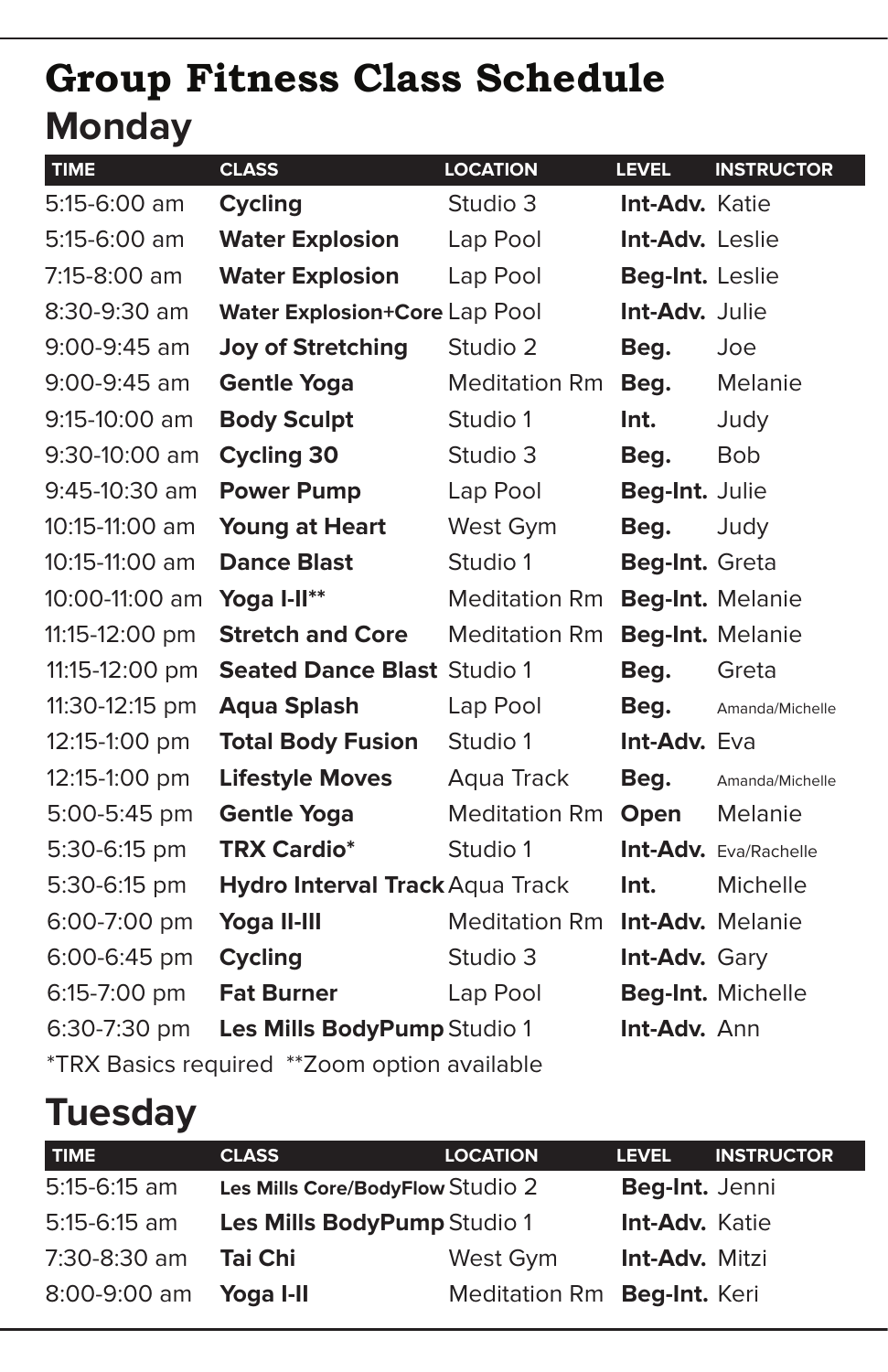# **Tuesday-Continued**

| <b>TIME</b>                          | <b>CLASS</b>                           | <b>LOCATION</b>      | <b>LEVEL</b>            | <b>INSTRUCTOR</b>       |
|--------------------------------------|----------------------------------------|----------------------|-------------------------|-------------------------|
| $9:00 - 9:45$ am                     | <b>Power Pump</b>                      | Lap Pool             | Beg-Int. Julie          |                         |
| $9:15-10:00$ am                      | <b>Total Body Fusion</b>               | Studio 1             | Adv.                    | Shannon                 |
| $9:15 - 10:15$ am                    | <b>Chair Yoga</b>                      | Meditation Rm        | Beg-Int. Keri           |                         |
| 9:30-10:15 am                        | <b>Cycling</b>                         | Studio 3             | Beg-Int. Eva            |                         |
| 9:30-10:30 am                        | Tai Chi                                | West Gym             |                         | Beg-Int. Melanie        |
| 10:00-10:45 am                       | <b>Power Pump</b>                      | Lap Pool             | Beg-Int. Julie          |                         |
| 10:15-11:00 am                       | <b>Complete Core</b>                   | Studio 1             | Beg-Int. Judy           |                         |
| 12:15-1:00 pm                        | <b>Back To Basics</b>                  | Aqua Track           | Beg.                    | Julie                   |
| $1:00-1:30$ pm                       | <b>Parkinson's BIG Grad</b>            | <b>Meditation Rm</b> | Beg.                    | Karen                   |
| 4:30-5:30 pm                         | Yoga I-II                              | <b>Meditation Rm</b> | Beg-Int. Andrea         |                         |
| 5:30-6:15 pm                         | <b>H.I.I.T.</b>                        | Studio 1             | Int-Adv. Ann            |                         |
| 5:30-6:15 pm                         | <b>Hydro Interval Track Aqua Track</b> |                      | Int.                    | Dona                    |
| 6:00-7:00 pm                         | Yoga II-III                            | Meditation Rm        |                         | <b>Int-Adv.</b> Chelsey |
| 6:15-7:00 pm                         | <b>Water Explosion</b>                 | Lap Pool             | <b>Int-Adv.</b> Sharon  |                         |
| 6:30-7:15 pm                         | Zumba**                                | Studio 1             | <b>Int-Adv.</b> Kristin |                         |
| ************************************ |                                        |                      |                         |                         |

\*\*Zoom option available

# **Wednesday**

| <b>TIME</b>         | <b>CLASS</b>                         | <b>LOCATION</b>      | <b>LEVEL</b>           | <b>INSTRUCTOR</b>        |
|---------------------|--------------------------------------|----------------------|------------------------|--------------------------|
| $5:15-6:00$ am      | <b>Cycling</b>                       | Studio 3             | Int-Adv. Jen           |                          |
| $5:30-6:00$ am      | H.I.I.T. Express                     | Studio 1             |                        | <b>Int-Adv.</b> Rachelle |
| $5:15-6:00$ am      | <b>Water Explosion</b>               | Lap Pool             |                        | <b>Int-Adv. Melissa</b>  |
| 7:15-8:00 am        | <b>Water Explosion</b>               | Lap Pool             | <b>Beg-Int.</b> Leslie |                          |
| $8:30 - 9:30$ am    | <b>Water Explosion+Core Lap Pool</b> |                      | <b>Int-Adv.</b> Julie  |                          |
| $9:00 - 9:45$ am    | <b>Joy of Stretching</b>             | Studio 2             | Beg.                   | Joe                      |
| $9:00-10:00$ am     | <b>Restorative Yin Yoga</b>          | <b>Meditation Rm</b> | Beg.                   | Melanie                  |
| $9:15-10:00$ am     | <b>Body Sculpt</b>                   | Studio 1             | Int.                   | Betsy                    |
| $9:45-10:30$ am     | <b>Power Pump</b>                    | Lap Pool             | Beg-Int. Julie         |                          |
| $10:15-11:00$ am    | <b>Dance Blast</b>                   | Studio 1             | Beg-Int. Janice        |                          |
| 10:15-11:00 am      | <b>Young at Heart</b>                | West Gym             | Beg.                   | <b>Betsy</b>             |
| 10:15-11:15 am      | <b>Restorative Yin Yoga</b>          | <b>Meditation Rm</b> | Beg.                   | Melanie                  |
| 11:15-12:00 pm      | <b>Stretch and Core</b>              | Studio 2             |                        | Beg-Adv.Shannon          |
| Continued next page |                                      |                      |                        |                          |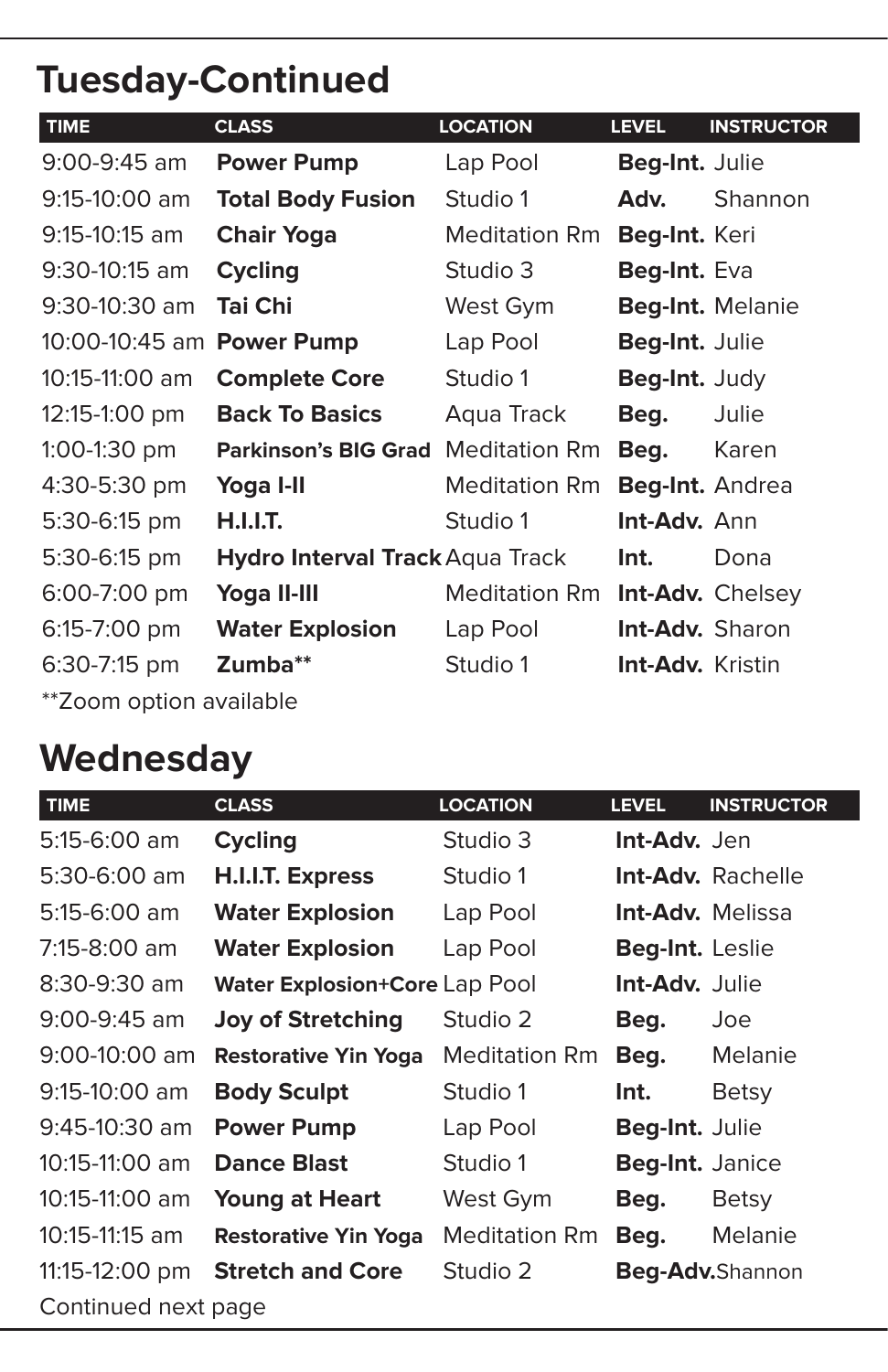# **Wednesday Group Fitness Class Schedule**

| <b>TIME</b>                | <b>CLASS</b>                               | <b>LOCATION</b>      | <b>LEVEL</b>        | <b>INSTRUCTOR</b>       |
|----------------------------|--------------------------------------------|----------------------|---------------------|-------------------------|
|                            | 11:15-12:00 pm Seated Dance Blast Studio 1 |                      | Beg.                | <b>Betsy</b>            |
| 11:30-12:15 pm Aqua Splash |                                            | Lap Pool             | Beg.                | Michelle                |
| 12:00-12:45 pm Yoga II**   |                                            | <b>Meditation Rm</b> | Int.                | Melanie                 |
| 12:15-1:00 pm              | <b>Total Body Fusion</b>                   | Studio 1             |                     | <b>Int-Adv.</b> Shannon |
| 12:15-1:00 pm              | <b>Lifestyle Moves</b>                     | Aqua Track           | Beg.                | Michelle                |
| 5:30-6:15 pm               | <b>Total Body Fusion</b>                   | Studio 1             | <b>Int-Adv.</b> Ann |                         |
| 6:00-6:45 pm               | <b>Cycling</b>                             | Studio 3             | Int.                | Gary                    |
| 6:30-7:30 pm               | <b>Restorative Yin Yoga</b>                | <b>Meditation Rm</b> | Beg.                | Chelsey                 |
| **Zoom option available    |                                            |                      |                     |                         |

# **Thursday**

| <b>TIME</b>      | <b>CLASS</b>                       | <b>LOCATION</b>      | <b>LEVEL</b>          | <b>INSTRUCTOR</b> |
|------------------|------------------------------------|----------------------|-----------------------|-------------------|
| $5:15-6:15$ am   | Les Mills Core/BodyFlow Studio 2   |                      | Beg-Int. Karla        |                   |
| $5:15-6:15$ am   | Les Mills BodyPump Studio 1        |                      | <b>Int-Adv.</b> Amber |                   |
| 7:30-8:30 am     | Tai Chi                            | West Gym             | <b>Int-Adv.</b> Mitzi |                   |
| $8:30 - 9:15$ am | Gentle Yoga                        | <b>Meditation Rm</b> | Beg.                  | Amy               |
| 9:00-9:45 am     | <b>Power Pump</b>                  | Lap Pool             | Beg-Int. Julie        |                   |
| 9:15-10:00 am    | <b>Cardio Dance Blast</b> Studio 1 |                      |                       | Beg-Int. Carmen   |
| 9:30-10:15 am    | <b>Cycling</b>                     | Studio 3             | Beg-Int. Betsy        |                   |
| 9:30-10:30 am    | Tai Chi                            | West Gym             | Beg-Int. Keri         |                   |
| 9:30-10:30 am    | Yoga I-II                          | Meditation Rm        | Beg-Int. Amy          |                   |
| 10:00-10:45 am   | <b>Power Pump</b>                  | Lap Pool             | Beg-Int. Julie        |                   |
| 10:15-11:00 am   | <b>Complete Core</b>               | Studio 1             | Beg-Int. Judy         |                   |
| 12:15-1:00 pm    | <b>Back To Basics</b>              | Aqua Track           | Beg.                  | Julie             |
| $1:00-1:30$ pm   | <b>Parkinson's BIG Grad</b>        | <b>Meditation Rm</b> | Beg.                  | Karen             |
| 4:30-5:30 pm     | Yoga I-II                          | Meditation Rm        | Beg-Int. Andrea       |                   |
| 5:30-6:15 pm     | H.I.I.T.                           | Studio 1             | <b>Int-Adv.</b> Russ  |                   |
| 5:30-6:15 pm     | Hydro Interval Track Aqua Track    |                      | Int.                  | Michelle          |
| 6:15-7:00 pm     | <b>Fat Burner</b>                  | Lap Pool             |                       | Beg-Int. Michelle |
| 6:15-7:15 pm     | Les Mills Core/BodyFlow Studio 2   |                      | Beg-Int. Kristine     |                   |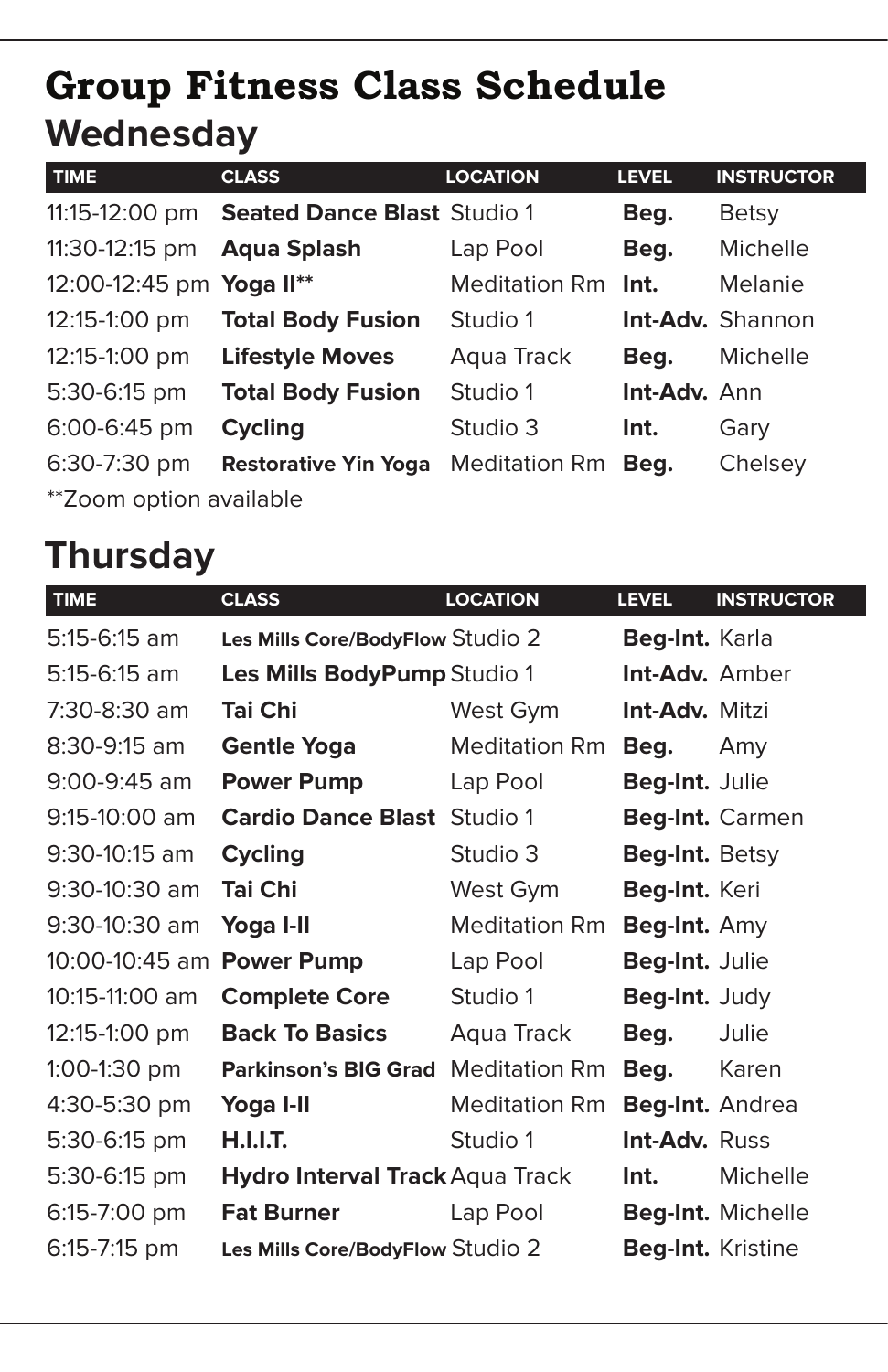# **Friday**

| <b>TIME</b>                        | <b>CLASS</b>                       | <b>LOCATION</b>      | <b>LEVEL</b>           | <b>INSTRUCTOR</b>        |
|------------------------------------|------------------------------------|----------------------|------------------------|--------------------------|
| 5:15-6:00 am                       | <b>Cycling</b>                     | Studio 3             | <b>Int-Adv.</b> Roxie  |                          |
| $5:15-6:00$ am                     | <b>Water Explosion</b>             | Lap Pool             | Beg-Int. Sharon        |                          |
| 7:15-8:00 am                       | <b>Water Explosion</b>             | Lap Pool             | <b>Beg-Int.</b> Leslie |                          |
| $8:00 - 8:45$ am                   | <b>TRX*</b>                        | Studio 1             | Int-Adv. Amy           |                          |
| $8:30 - 9:30$ am                   | Water Explosion+Core Lap Pool      |                      | <b>Int-Adv.</b> Jarvis |                          |
| $9:00-10:00$ am                    | Les Mills BodyPump Studio 1        |                      |                        | <b>Int-Adv.</b> Michelle |
| $9:15 - 10:15$ am                  | <b>Chair Yoga</b>                  | <b>Meditation Rm</b> | Beg-Int. Keri          |                          |
| $9:30-10:15$ am                    | <b>Cycling</b>                     | Studio 3             | <b>Int-Adv.</b> Amy    |                          |
| $9:45-10:30$ am                    | Aqua Splash                        | Lap Pool             | <b>Beg-Int.</b> Jarvis |                          |
| $10:15-11:00$ am                   | <b>Dance Blast</b>                 | Studio 1             | Beg-Int. Sydney        |                          |
| $10:15-11:00$ am                   | <b>Young at Heart</b>              | West Gym             | Beg.                   | Shannon/Greta            |
| 10:30-11:30 am                     | Yoga I-II                          | <b>Meditation Rm</b> | Beg-Int. Keri          |                          |
| 11:15-12:00 pm                     | <b>Seated Dance Blast Studio 1</b> |                      | Beg.                   | Sydney                   |
| 12:15-1:00 pm                      | <b>Total Body Fusion</b>           | Studio 1             | <b>Int-Adv. Mary</b>   |                          |
| <i><b>*TRX Basics required</b></i> |                                    |                      |                        |                          |

# **Saturday**

| <b>TIME</b>                | <b>CLASS</b>                   | <b>LOCATION</b>              | <b>LEVEL</b>    | <b>INSTRUCTOR</b> |
|----------------------------|--------------------------------|------------------------------|-----------------|-------------------|
| 7:15-8:15 am               | H.I.I.T.                       | West Gym                     | Int-Adv. Staff  |                   |
| 8:00-8:45 am               | <b>Cycling</b>                 | Studio 3                     | Int.            | Roxie             |
| 8:30-9:30 am               | Les Mills BodyPump Studio 1    |                              | Int-Adv. Carrie |                   |
| 9:00-9:45 am               | <b>Fast Track</b>              | Aqua Track                   | Int-Adv. Staff  |                   |
| 9:00-10:00 am Yoga I       |                                | <b>Meditation Rm</b>         | Beg-Int. Staff  |                   |
| 9:45-10:30 am Dance Blast  |                                | Studio 1                     | Beg-Int. Staff  |                   |
|                            | 10:00-10:45 am Water Explosion | Lap Pool                     | Int-Adv. Staff  |                   |
| 10:30-11:30 am Yoga II-III |                                | Meditation Rm Int-Adv. Staff |                 |                   |

# **Sunday**

| <b>TIME</b>    | <b>CLASS</b>                           | <b>LOCATION</b>               | <b>LEVEL</b>   | <b>INSTRUCTOR</b>  |
|----------------|----------------------------------------|-------------------------------|----------------|--------------------|
| 8:00-8:45 am   | <b>Cycling</b>                         | Studio 3                      |                | Int-Adv. Amy/Katie |
| $1:00-1:45$ pm | <b>Dance Blast</b>                     | Studio 1                      | Beg-Int. Staff |                    |
| 2:15-3:00 pm   | <b>Hydro Interval Track Aqua Track</b> |                               | Int.           | Dona               |
| 3:30-4:30 pm   | Yoga I-II                              | Meditation Rm Beg-Int. Lauren |                |                    |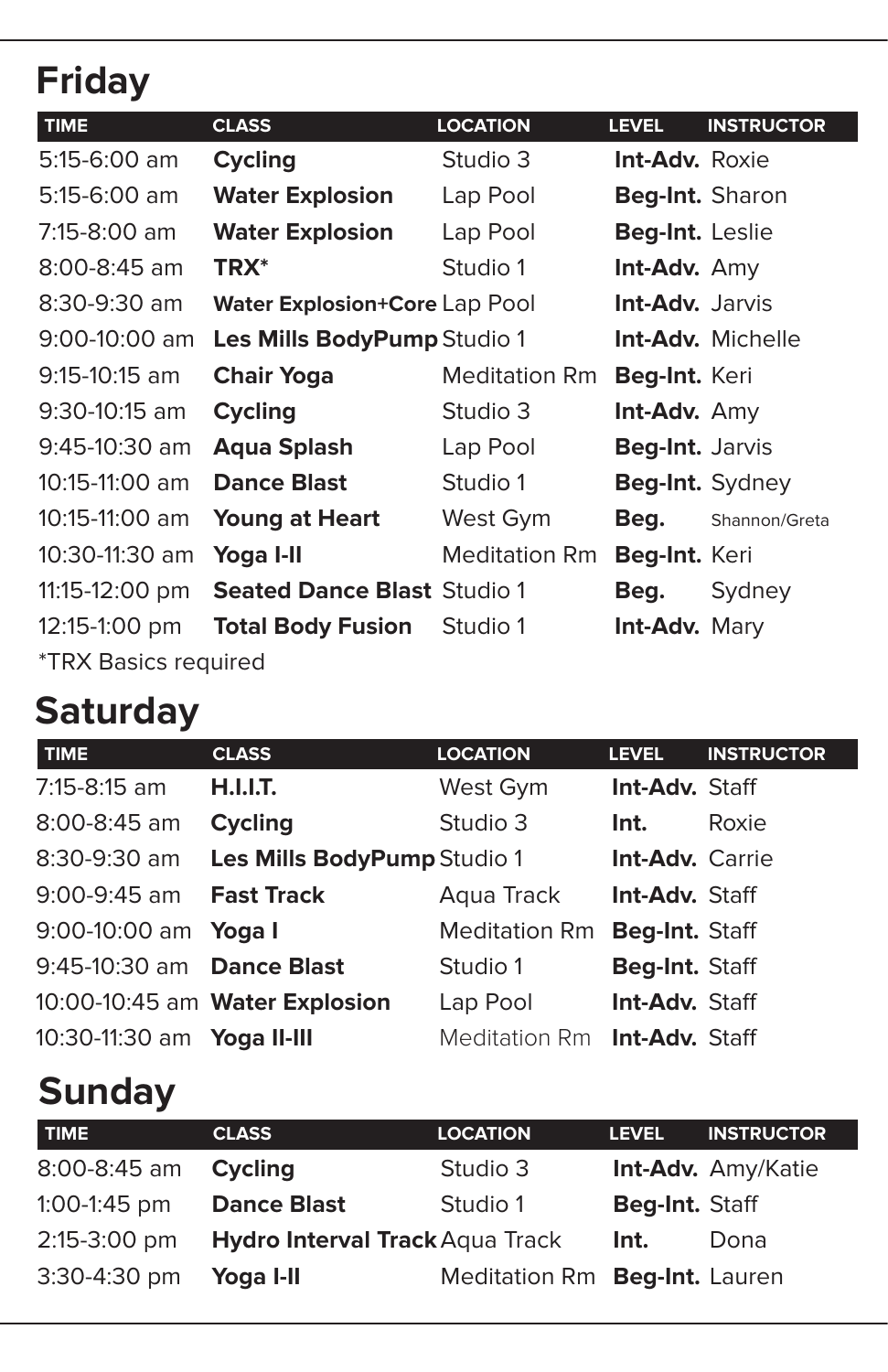# **Open Swim Times Aqua Track**

### **Monday**

**5:00 a.m. - 12:15 p.m. 1:00 - 5:30 p.m. 6:15 - 9:30 pm**

# **Tuesday**

**5:00 a.m. - 12:15 p.m. 1:00 - 5:30 p.m. 6:15 - 9:30 p.m.**

# **Wednesday**

**5:00 a.m. - 12:15 p.m. 1:00 - 9:30 p.m.**

# **Thursday**

**5:00 a.m. - 12:15 p.m. 1:00 - 5:30 p.m. 6:15 - 9:30 p.m.**

### **Friday**

**5:00 a.m. - 7:30 p.m.**

### **Saturday**

**7:00 - 9:00 a.m. 9:45 a.m. - 6:30 p.m.**

### **Sunday**

**7:00 a.m. - 2:15 p.m. 3:00 - 6:30 p.m.**

Sign in at the lifeguard desk and limit workout to 30 minutes when others are waiting.

Masks must be worn any time a physical therapy session is in the Aqua Track.

Physical therapy sessions and group fitness classes have priority of use in the Aqua Track.

Water shoes are required in the Aqua Track and for group fitness classes in all pools.

Evaluations for cleanliness and water balance are done every 4 hours on all pools and whirlpools.

ProActive noodles and kickboards are for classes, lap swimming, therapy and exercise purposes only. Recreational use of exercise equipment is not allowed.

Lifeguard Hours: Monday-Thursday 4 - 9:30 p.m. Friday 4 - 7:30 p.m. Saturday and Sunday 1 - 6:30 p.m.

Aqua Track open swim times subject to change.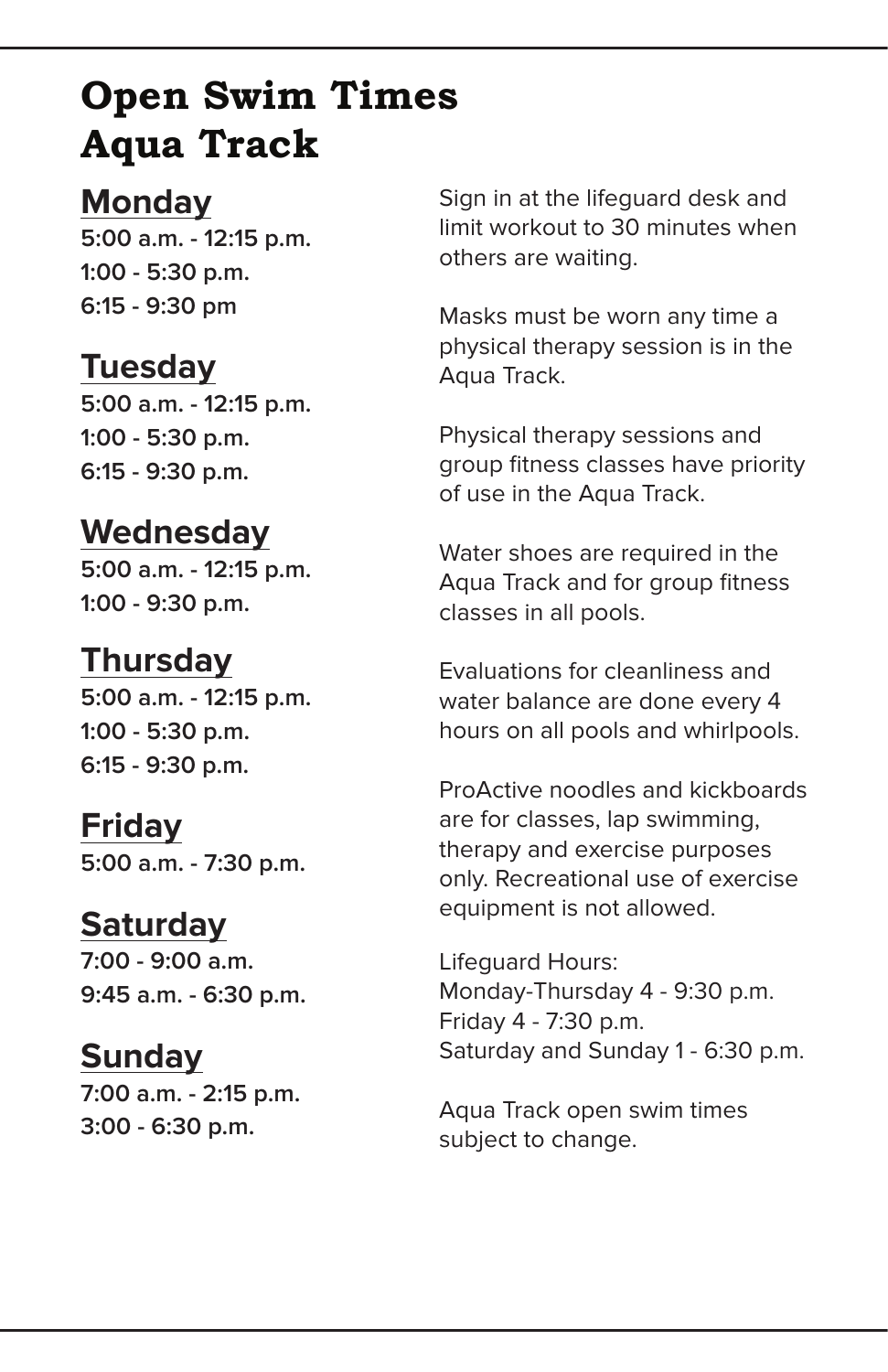# **Open Swim Times Lap Pool**

### **Monday**

**6:00 - 7:15 a.m. 10:30 - 11:30 a.m. 12:15 - 6:15 p.m. 7:00 - 9:30 p.m.** 

# **Tuesday**

**5:00 - 9:00 a.m. 10:45 a.m. - 6:15 p.m. 7:00 - 9:30 p.m.**

# **Wednesday**

**6:00 - 7:15 a.m. 10:30 - 11:30 a.m. 12:15 - 9:30 p.m.**

# **Thursday**

**5:00 - 9:00 a.m. 10:45 a.m. - 6:15 p.m. 7:00 - 9:30 p.m.** 

### **Friday**

**6:00 - 7:15 a.m. 10:30 a.m. - 7:30 p.m.** 

# **Saturday**

**7:00 - 10:00 a.m. 10:45 a.m. - 6:30 p.m.** 

# **Sunday**

**7:00 a.m. - 6:30 p.m.**

Lap lane users must sign in at table. Limit lane usage to 30 minutes when others are waiting.

Open swim is not available during group fitness classes and swim lesson times. Check schedule in pool hallway for times.

Children 12 years and younger must be supervised by an adult 19 years or older. Infants are required to wear swim diapers. Children under 13 are not allowed in the hot tubs, aqua track, steam rooms or saunas.

US Coast Guard or Red Cross life jackets are recommended for assistance. Flotation devices, including water rings or wings, are not allowed.

Lifeguards may prohibit any behavior they deem unsafe. Outside food and drinks (other than bottled water) are not allowed in the pool area.

Lap Pool open swim times subject to change.